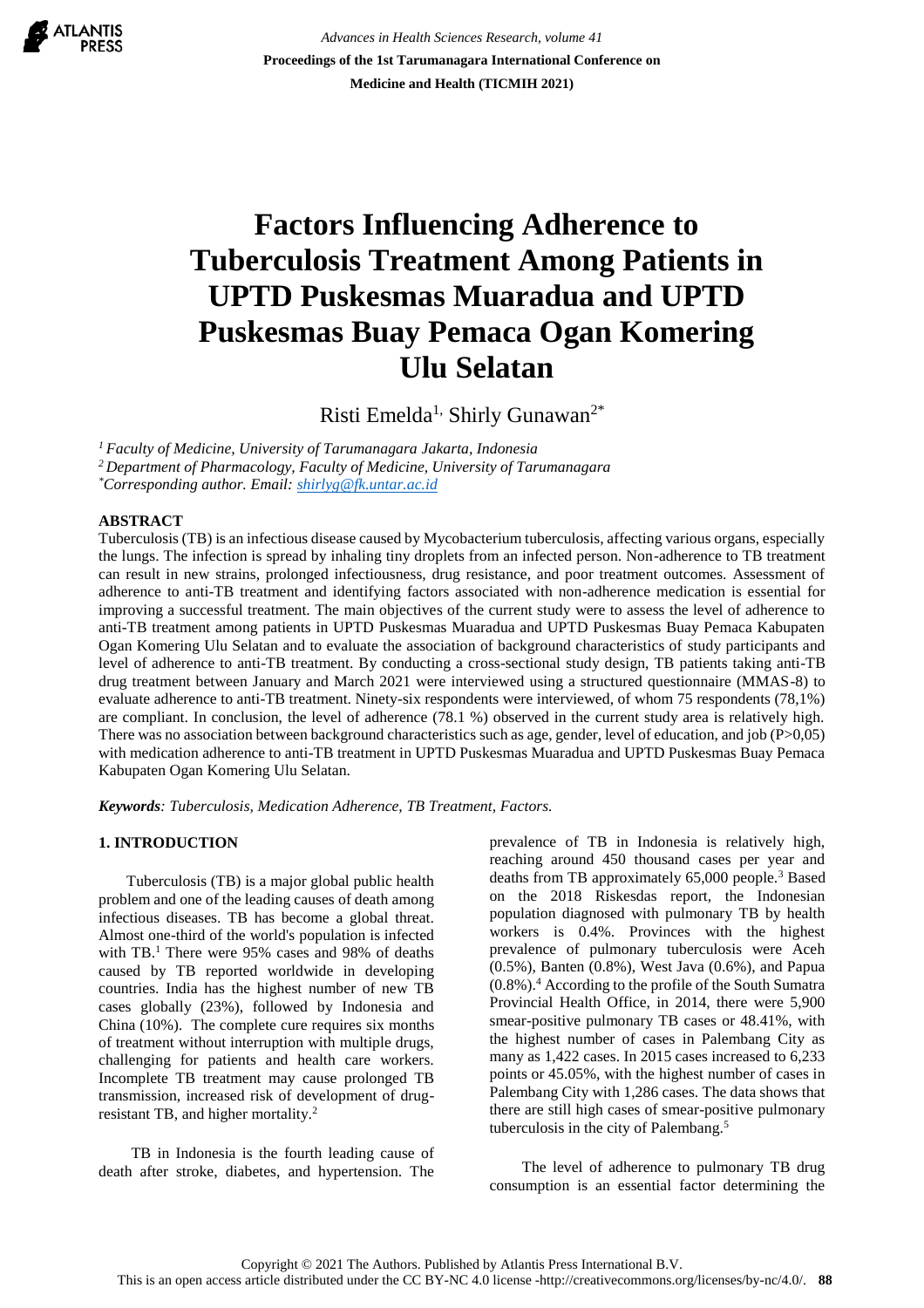success of treatment. Non-adherence to TB treatment can result in widespread immunity (resistance) of TB bacteria to anti tuberculosis drugs or called Multi Drugs Resistance (MDR).<sup>6</sup> Failure of treatment for pulmonary TB patients results in more pulmonary tuberculosis patients with an acid-fast bacillus (AFB) resistant to standard therapy. These patients can be a source of transmission in the community and become a challenge in reducing TB cases.<sup>7</sup> A study of 76 respondents at the Pancoran Mas District Health Center, Depok, found the number of respondents who were compliant to TB treatment was relatively low  $(56.58\%)$ .<sup>8</sup> In the study conducted by Maulida (2014), in Puskesmas East Chester, only 25% of patients are compliant with treatment. One factor that influenced the non-adherence to treatment is the lack of support from the family.<sup>9</sup>

Based on the problems, poor adherence to anti TB treatment is still an important independent determinant of treatment success in Indonesia. Therefore, this study aimed to evaluate the factors influencing adherence to tuberculosis treatment among patients attending UPTD Puskesmas Muaradua and UPTD Puskesmas Buay Pemaca Regency.

# **2. RESEARCH METHODS**

This cross-sectional analytical study was conducted on 96 TB patients who met the inclusion criteria at the UPTD Puskesmas Muaradua and UPTD Puskesmas Buay Pemaca Regency Ogan Komering Ulu Selatan. Data were collected from January 2021 through April 2021. The researcher consecutively selected eligible patients who informed them of the study objectives and recruited all patients who agreed to participate. All the study participants gave informed consent.

The inclusion criteria were as follows: 1) clinically confirmed tuberculosis diagnosis, 2) TB patients with initial and final phase treatment 3) patient's written informed consent. The exclusion criteria were as follows: 1) patients not willing to be a respondent.

In this study, the research instrument used was the MMAS-8 questionnaire. Data from patients was taken by interviewing respondents and then filling out a questionnaire. The data obtained were then collected and processed, and then analyzed using the chi-square test. The limit of significance was set at *pvalue* <0.05.

## **3. RESEARCH RESULTS**

The sample of this study was 96 respondents, with most respondents aged between 21-40 years (45,8%) and 40-60 years (45,8%), with male as the majority of respondents (53.1%). Based on their occupation, most of them are housewives (28.1%). Based on their educational background, the highest frequency of respondents has a high school education (59.7%).

**Table 1.** Characteristics of Respondents

| Variable                                                 | Total<br>$(\% )$<br>$N = 96$ | $Mean \pm$<br><b>SD</b>  | Median<br>(Min;Max) |  |
|----------------------------------------------------------|------------------------------|--------------------------|---------------------|--|
| Age (Years)                                              |                              | $41.73 \pm$<br>12.92     | 41 (21;69)          |  |
| 21-40                                                    | 44(45.8)                     | $\overline{\phantom{0}}$ |                     |  |
| $40 - 60$                                                | 44(45.8)                     |                          |                     |  |
| >60                                                      | 8(8.3)                       |                          |                     |  |
| Gender<br>Male                                           | 5(53.1)                      |                          |                     |  |
| Female                                                   | 45(46.9)                     |                          |                     |  |
| <b>Education</b> level<br><b>SD</b>                      | 22(22.9)                     |                          |                     |  |
| <b>SMP</b>                                               | 30(31.3)                     |                          |                     |  |
| <b>SMA</b>                                               | 44(45.8)                     |                          |                     |  |
| Occupation<br>Housewife                                  | 27(28.1)                     |                          |                     |  |
| Trader                                                   | 5(5.2)                       |                          |                     |  |
| Farmer                                                   | 15(15.6)                     |                          |                     |  |
| Civil Servant                                            | 5(5.2)                       |                          |                     |  |
| Private                                                  | 1(1.0)                       |                          |                     |  |
| Self<br>Employed<br>Not working<br>Others                | 17(17.7)                     |                          |                     |  |
|                                                          | 25(26.0)                     |                          |                     |  |
|                                                          | 1(1,0)                       |                          |                     |  |
| Monthly<br>income(Rupiah)                                |                              |                          |                     |  |
| $<$ 1,500,000<br>Period diagnosed<br>with TB<br>(months) | 96 (100)                     | $4.9 \pm 1.97$           | $5(1-10)$           |  |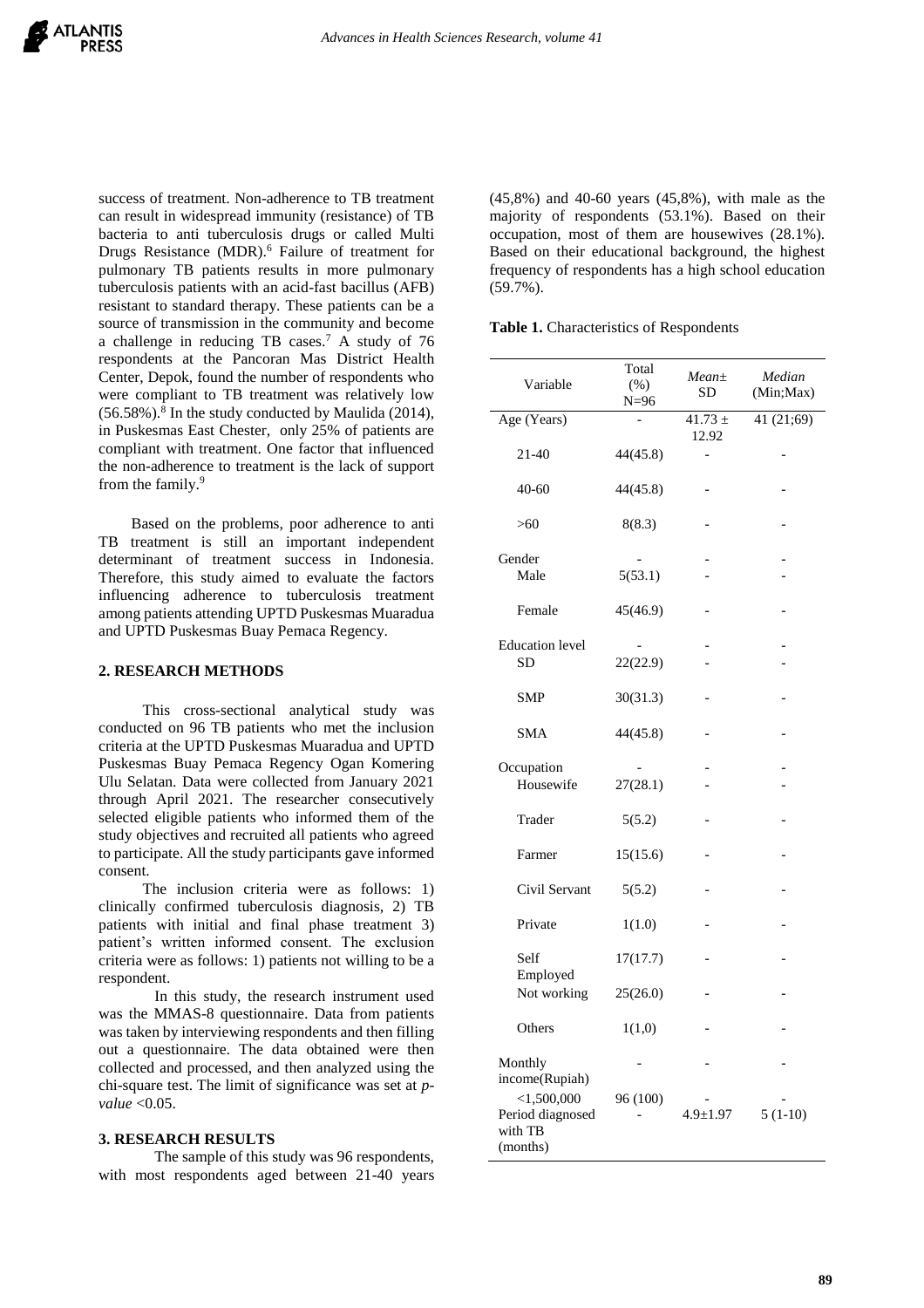This study concluded that 75 respondents (78.1%) were compliant with TB treatment.

| Level of adherence | Total $(\% )$<br>$N=96$ |
|--------------------|-------------------------|
| Adherence          | 75 (78.1)               |
| Non-adherence      | 21 (21.9)               |

**Table 3.** Relationship between some factors and medication adherence

| <b>Factors</b>                     |                | <b>Medication adherence</b> |                   |                 |             |
|------------------------------------|----------------|-----------------------------|-------------------|-----------------|-------------|
|                                    |                | Adherence                   | Non-<br>adherence | <b>Total</b>    | P-<br>Value |
| Age                                | <40 years      | 35<br>$(79.5\%)$            | 9(20.5%)          | 44<br>$(100\%)$ | 0.757       |
|                                    | $>40$ years    | 40<br>$(76.9\%)$            | 12<br>$(23.1\%)$  | 52<br>$(100\%)$ |             |
| Gender                             | Male           | 41<br>$(80.4\%)$            | 10<br>$(19.6\%)$  | 51<br>$(100\%)$ | 0.567       |
|                                    | Female         | 34<br>$(75.6\%)$            | 11<br>(24.4%)     | 45<br>$(100\%)$ |             |
| Level<br><b>Education</b>          | Elementary     | 16<br>(72.7%)               | 6(27.3%)          | 22<br>$(100\%)$ |             |
|                                    | Junior         | 25<br>$(83.3\%)$            | 5(16.7%)          | 30<br>$(100\%)$ | 0.647       |
|                                    | High<br>School | 34<br>(77.3%)               | 10<br>(22.7%)     | 44<br>$(100\%)$ |             |
| <b>Employment</b><br><b>Status</b> | Yes            | 54<br>$(76.1\%)$            | 17<br>$(23.9\%)$  | 71<br>$(100\%)$ | 0.409       |
|                                    | No             | 21<br>$(84.0\%)$            | $4(16.0\%)$       | 25<br>$(100\%)$ |             |

The result study based on age group showed out of 44 respondents aged < 40 years, 35 respondents (84.1%) were compliant to take medicine, and out of 52 respondents aged  $\geq$  40 years, 40 respondents (76.9%) were compliant.

The result based on gender showed out of 51 male respondents, 41 respondents (80.4%) were compliant to take medicine, and out of 45 female respondents, 34 respondents (75.6%) were compliant.

The result based on education level showed 16 respondents out of 22 (72.7%), 25 respondents out of 30 (83.3%, and 34 respondents out of 44 (81.8%) who had an elementary school, junior high school, and high school education level, respectively, were compliant.

The result from the working respondent group showed that 54 respondents out of 71 (76,1%) and 21 out of 25 respondents (84.0%) were compliant. Analysis from those factors showed no relationship between each factor and medication adherence to TB treatment with p-value 0.757, 0.567, 0.647, and 0.409, respectively (p-value  $> 0.05$ ).

#### **4. DISCUSSION**

In this study, 78.1% of respondents were obedient in taking anti-tuberculosis drugs. The result obtained is high enough. Several factors influenced the outcome, such as knowledge, family support, education, and employment status. With good knowledge about TB and family support during treatment, patients need to remain obedient in taking OAT.

There is no significant relationship between age and medication adherence in this study. During the research conducted from January 2021 – March 2021, it was found that the majority of 40 respondents (76.9%) were >40 years old and compliant to taking TB drugs. This result is in line with the study of Wulandari et al., who found 47 patients aged 22-60 years of 70 TB patients (67.1%) at the Kemang Integrated Health Home, West Java. The analysis showed no significant relationship between age and medication adherence.10 On the contrary, a study conducted by Budianto et al. showed a significant relationship between age and medication adherence. The study showed that of the 21 in-patients at the Pringeswu health center who had been diagnosed for more than one month or in advanced stages, 42,9% of patients who were 50 years old were compliant to taking anti-tuberculosis drugs. This study states that there is a significant relationship between age and medication adherence.<sup>11</sup>

Analysis based on gender showed no significant relationship between gender and adherence to taking OAT. This result is in line with research conducted by Wulandari. Out of 70 patients, 45 respondents (64.3%) were male, and the analysis also showed no significant relationship between gender and adherence to taking antituberculosis drugs.<sup>10</sup>

Based on the education level, the majority of 34 respondents (77.3%) had a high school education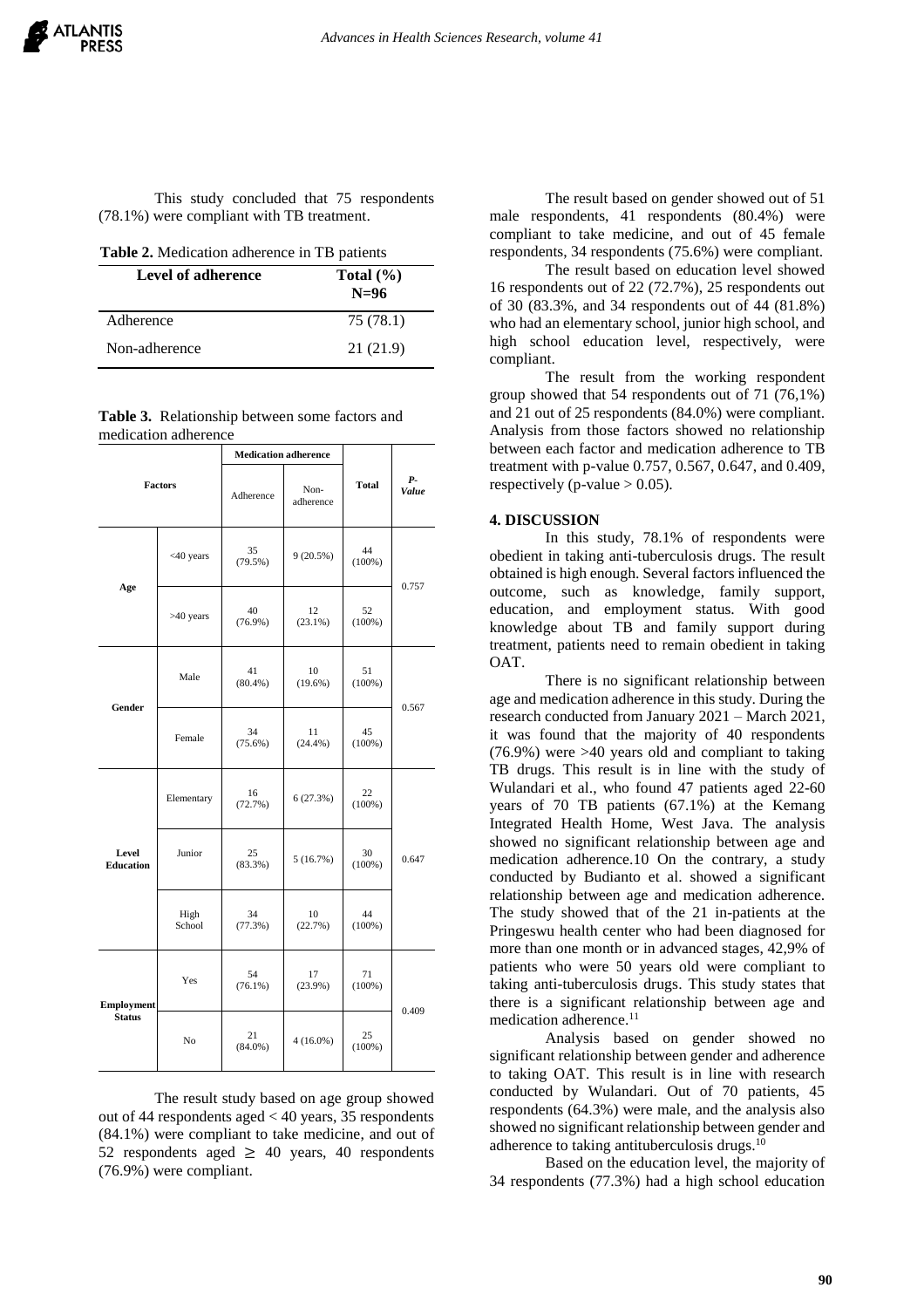level who were compliant to take medicine. Still, the results showed no significant relationship between the level of education and medication adherence, which is in line with the research conducted by Wulandari. Out of 70 patients, 41 respondents (58.6%) were elementary school graduates, and the results showed no significant relationship between the level of education and medication adherence.10 On the contrary, Budianto et al. found out of 21 patients, eight respondents (38.1%) who were compliant were high school graduates. The analysis showed a significant association between education level and medication adherence.<sup>11</sup>

In this study, 54 patients (74.6%) were employed and compliant to taking medication. The results showed no significant relationship between employment history and medication adherence. This result is in line with the research conducted by Kondoy et al. at the Tuminting Health Center, Wawonasa Health Center, Tikala Health Center, Telling Health Center, and Bahu Health Center, also showed no significant relationship between employment history and medication adherence.<sup>12</sup>

## **5. LIMITATIONS OF THE RESEARCH**

There may be a selection bias in this study due to the consecutive sampling technique. The sample was from respondents who meet the inclusion criteria and are willing to become respondents in this study, not randomized.

## **6. CONCLUSION**

Based on this study, 78.1% of respondents were compliant in taking anti-tuberculosis drugs. Some factors can influence medication adherence. There is no significant relationship between age, gender, education level, and occupational status factors in this study with adherence to taking TB medication.

# **7. SUGGESTION**

Health workers in puskesmas can motivate patients to increase medication adherence by conducting more health education for TB patients. Further research is expected to recruit more respondents and evaluate other factors influencing medication adherence to taking antituberculosis treatment.

# **REFERENCES**

1. Ministry of Health of the Republic of Indonesia. Basic Health Research National Report*.* Jakarta: Center for health development research. 2013.

- 2. Factors associated with non-adherence during tuberculosis treatment among patients treated with DOTS strategy in Jayapura, Papua Province, Indonesia. Yacob Ruru et al. Global Health Action 2018 11:1, 1510592, DOI: 10.1080/16549716.2018.1510592
- 3. Ministry of Health of the Republic of Indonesia. Socialization of Germas to Overcome Health Problems. Jakarta. 2018.
- 4. Ministry of Health of the Republic of Indonesia. Results of Basic Health Research 2018. The Ministry of Health of the Republic of Indonesia. 2018;53(9):1689–99.
- 5. Anggreny DE. Analysis of Factors Relating to the Performance of Health Workers in the Pulmonary Tuberculosis Program at Health Centers in Palembang City in 2018. Jurnal'Aisyiyah Med [Internet]. 2018;2(2):111-20. Available from: [http://jurnal.stikes-aisyiyah](http://jurnal.stikes-aisyiyah-palembang.ac.id/index.php/JAM/article/viewFile/78/64)[palembang.ac.id/index.php/JAM/article/viewFil](http://jurnal.stikes-aisyiyah-palembang.ac.id/index.php/JAM/article/viewFile/78/64) [e/78/64](http://jurnal.stikes-aisyiyah-palembang.ac.id/index.php/JAM/article/viewFile/78/64)
- 6. Ministry of Health of the Republic of Indonesia. National Guidelines for Tuberculosis Control. 8th printing. Jakarta: Ministry of Health of the Republic of Indonesia. 2002.
- 7. Ministry of Health, Republic of Indonesia. Pharmaucetical Care For Tuberculosis Disease. Directorate of Community Clinical Pharmacy. Directorate General of Pharmaceutical and Medical Development. Jakarta. 2005.
- 8. Hayati A. Evaluation of Medication Compliance with Pulmonary Tuberculosis Patients 2010-2011 at the Pancoran Mas District Health Center, Depok. University of Indonesia. 2011;2–5.
- 9. Maulidia DF. Compliance with Taking Drugs in Tuberculosis Patients [Internet]. Drug Compliance in Patients with Tuberculosis. Syarif Hidayatullah State Islamic University Jakarta; 2014. Available from: [https://repository.uinjkt.ac.id/dspace/bitstream/1](https://repository.uinjkt.ac.id/dspace/bitstream/123456789/25510/1/DESY%20FITRI%20MAULIDIA%20-%20FKIK.pdf) [23456789/25510/1/DESY FITRI MAULIDIA -](https://repository.uinjkt.ac.id/dspace/bitstream/123456789/25510/1/DESY%20FITRI%20MAULIDIA%20-%20FKIK.pdf) [FKIK.pdf](https://repository.uinjkt.ac.id/dspace/bitstream/123456789/25510/1/DESY%20FITRI%20MAULIDIA%20-%20FKIK.pdf)
- 10. Wulandari DH. Analysis of Factors Associated with Advanced Pulmonary Tuberculosis Patient Adherence to Taking Medicines at the Integrated Health Hospital in 2015. Journal of Hospital Administration. 2015;2(1): 17-28.